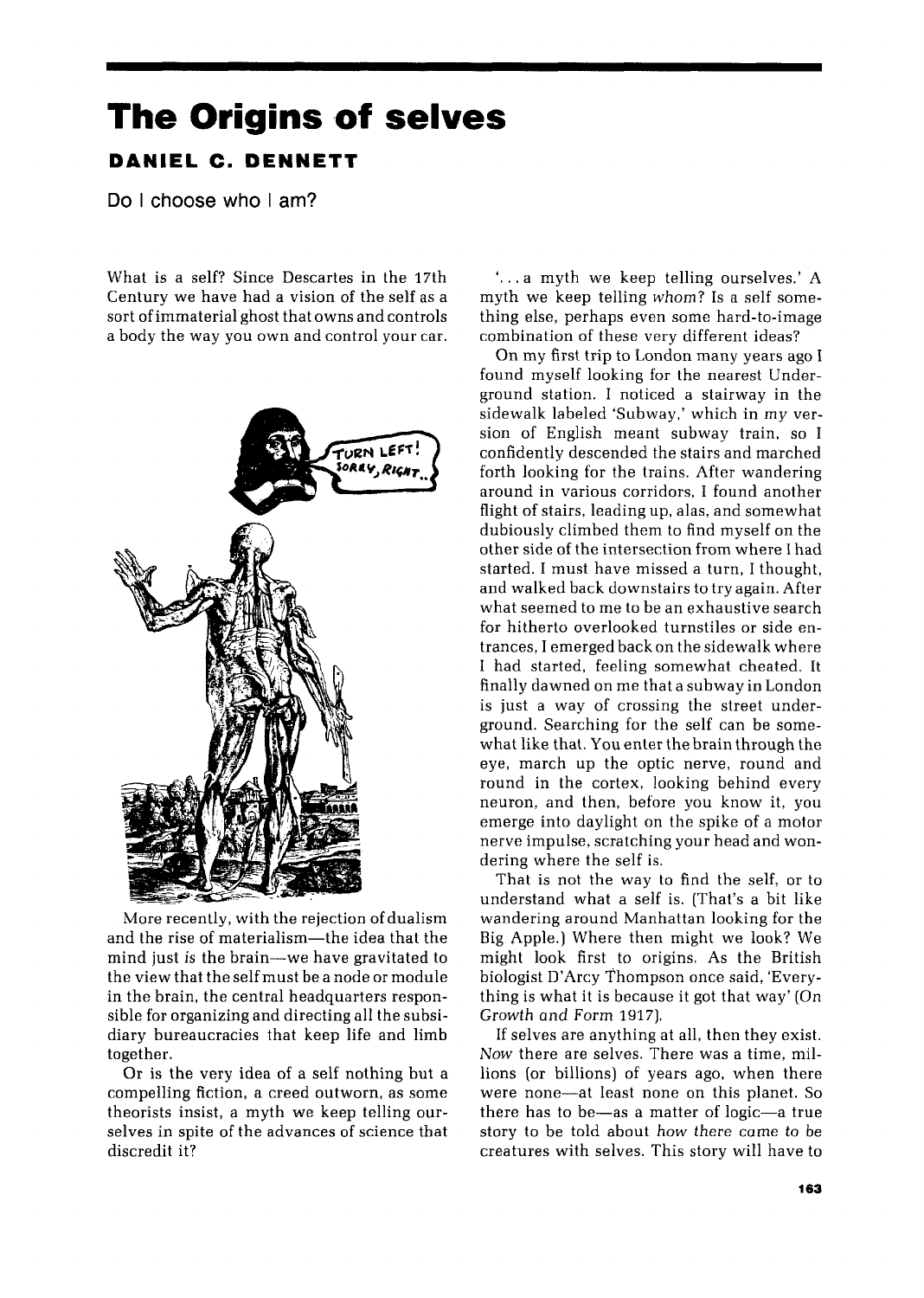

Left, the mind; right, *the* self.



tell-as a matter of logic-about a process (or a series of processes) involving the activities or behaviours of things that do not yet *have* selves-or are not yet selves-but which eventually yield, as a new product, beings that do have selves. That is the true story I would like to tell, but quite obviously it is now-and probably forever--impossible to know the details of that story, so we will have to speculate somewhat, guided as firmly as possible by the available facts.

And since this will have to be a brief overview of a rather large and intricate research project, I must resort to simplifications and metaphors to illustrate the outlines without going into the details. That does not mean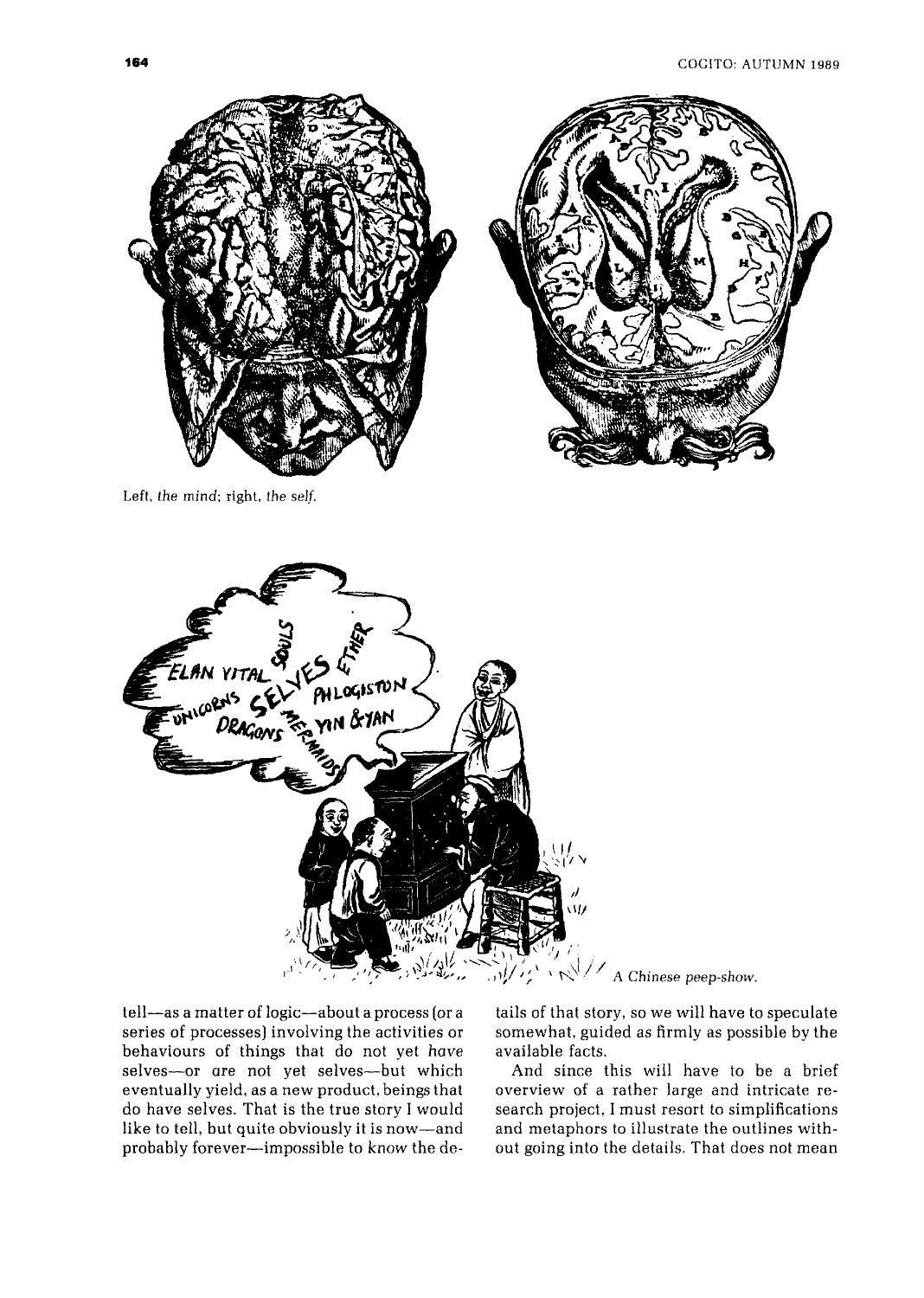that I have a different version, right now, for the experts. In fact there are no experts on these topics, and the experts on the details have just as much trouble seeing the overall shape and direction of theory as any novice -perhaps more trouble, since they are so preoccupied with their close-up views of tiny patches of the problem.

#### **Biology begins in self-preservation**

This story that must be told is analogous to other stories that science is beginning to tell. Compare it, for instance, to the fascinating story of the evolution of sex. There are many organisms today that have no genders and reproduce asexually, and there most certainly was a time when all the organisms that existed did not come in different genders, male and female, and did not engage in sexual reproduction (see, especially, John Maynard Smith, *The Evolution* of Sex, 1978, Cambridge University Press; and Richard Dawkins, The Selfish Gene, 1976, pp. 46-48). Somehow, by some imaginable series of steps, some of these organisms have to have evolved into organisms that did have genders, and eventually, of course, into us, and the rather exotic-and, indeed, erotic-transformations and elaborations we have added to the basic biological phenomenon of gender. What sort of conditions were required to foster or necessitate these innovations? Why, in short, did all these changes happen?

There is a nice parallel between the two questions, about the origins of sex and the origins of *selves.* There is almost nothing sexy (in human terms) about the sex life of insects, oysters, and other simple forms of life, but we can recognize in their mechanical and apparently joyless routines of reproduction the foundations and principles of our much more exciting world of sex. Similarly, there is nothing particulary *selfy* (if! may coin a term) about the primitive precursors of human selves, but they lay the foundations for our particularly human innovations and complications.

The original distinction between self and other is a deep biological principle; one might say it is the deepest principle, for biology begins in self-preservation-in the emergence of entities (the simplest replicators) who resisted destruction and decay, who combatted, at least for a short time, the Second Law of Thermodynamics, and passed on their capacity to do this to their descendants.

As soon as something gets into the business of self-preservation, boundaries become important, for if you are setting out to preserve yourself, you don't want to squander effort trying to preserve the whole world; you draw the line. You become, in a word, *selfish.* This primordial form of selfishness (which, as a primordial form, lacks most of the flavours of our brand of human selfishness) is one of the marks of life. When one bit of granite ends and the next bit begins is a matter of slight moment; the fracture boundary may be real enough, but nothing works to protect the territory, to push back the frontier or retreat. 'Me against the world'-this distinction between everything on the inside of a closed boundary and everything in the *external world,* is at the heart of all biological processes-not just ingestion and excretion, respiration and transpiration. Consider, for instance, the immune system, with its millions of different antibodies arrayed in defense of the body against millions of different alien intruders. This army must solve the fundamental problem of recognition: telling one's self (and one's friends) from everything else. And the problem has been solved in much the way human nations, and their armies, have solved the counterpart problem: by standardized identification-routines-the passports and customs officers in miniature are molecular shapes and shape-detectors. It is important to recognize that this army of antibodies has no generals, no GHQ with a battle plan or even a description of the enemy; the antibodies represent their enemies only in the way a million locks represent the keys that open them. Occasionally, misidentifications are made-in auto-immune reactions, for instance, in which a sort of civil war takes place between different factions of what ought to be peacefully co-existing parts of the whole that resides inside the walls.

The distinctions at this level are far from absolute; within the walls of the body are many, many interlopers, ranging from bacteria and viruses through microscopic mites that live like cliff-dwellers in the ecological niche of our skin and scalp, to larger parasites-horrible tapeworms, for instance. These interlopers are all tiny self-protectors in their own rights, but some of them, such as the bacteria that populate our digestive systems and without which we would die, are just as essential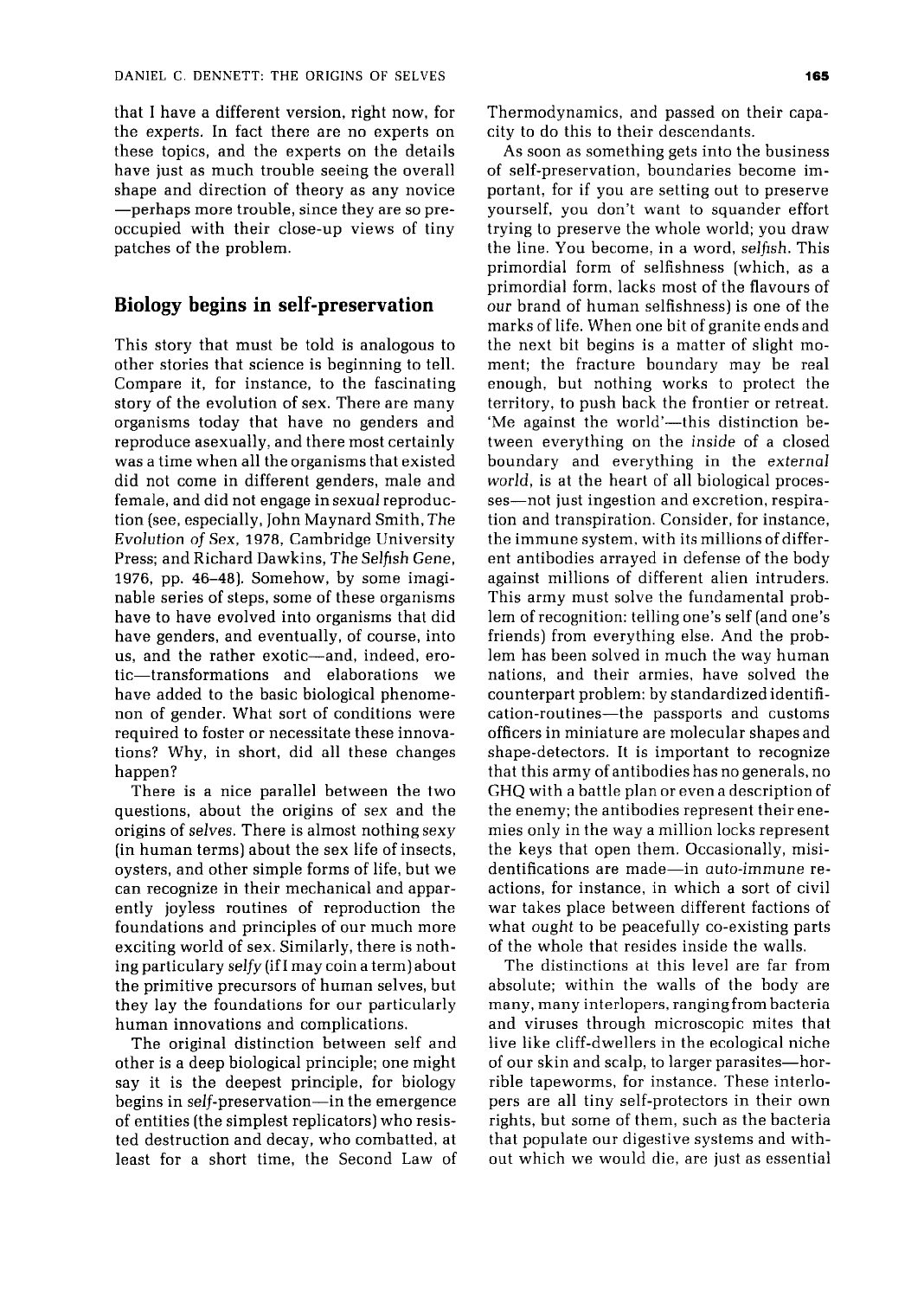

*Man* is but a worm, or, do *lob*sters *have selves? (from* Punch).

team members in our quest for self-preservation as the antibodies in our immune systems. (If Lynn Margulis' theory is correct, the mitochondria that do the work in almost all the cells in our body are the descendants of bacteria with whom 'we' joined forces about two billions years ago.) Other interlopers are tolerated parasites-not worth the effort to evict, apparently-and still others are indeed the enemy within, deadly if not rooted out and driven out.

This fundamental biological principle of distinguishing self from world, inside from outside, has some remarkable echoes in the highest vaults of our psychology. The psychologist Paul Rozin has shown in a fascinating series of experiments on the nature of *disgust* that there is a powerful and unacknowledged undercurrent of blind resistance to certain acts that, rationally considered, should not trouble us (Paul Rozin and April E. Fallon, 'A Perspective on Disgust,' *Psychological Review, 1987).* For example, would you please swallow the saliva in your mouth right now? This act does not fill you with revulsion. But suppose I had handed you a sparkling clean drinking glass and asked you to spit into the glass and *then*

swallow the saliva from the glass. Disgusting! But why? It seems to have to do with our perception that once something is outside of our bodies it is no longer quite part of us anymore—it becomes alien and suspicious—it has renounced its citizenship and becomes something to be rejected.

Border crossings are thus either moments of anxiety, or, in a familiar reversal, something to be especially enjoyed:

In addition they seemed to spend a great deal of time eating and drinking and going to parties, and Frensic, whose appearance tended to limit his sensual pleasures to putting things into himself rather than into other people, was something of a gourmet.

Tom Sharpe, The Great Pursuit, 1977,

Secker and Warburg, Pan Books edn, p. 6 Sharpe suggests, in this funny but unsettling passage, that when you get right down to it all pleasure consists in playing around with one's own boundary, or someone else's, and these biological reflections of ours suggest that he is on to something-if not the whole truth, then part of the truth.

In any event, the origin of complex life forms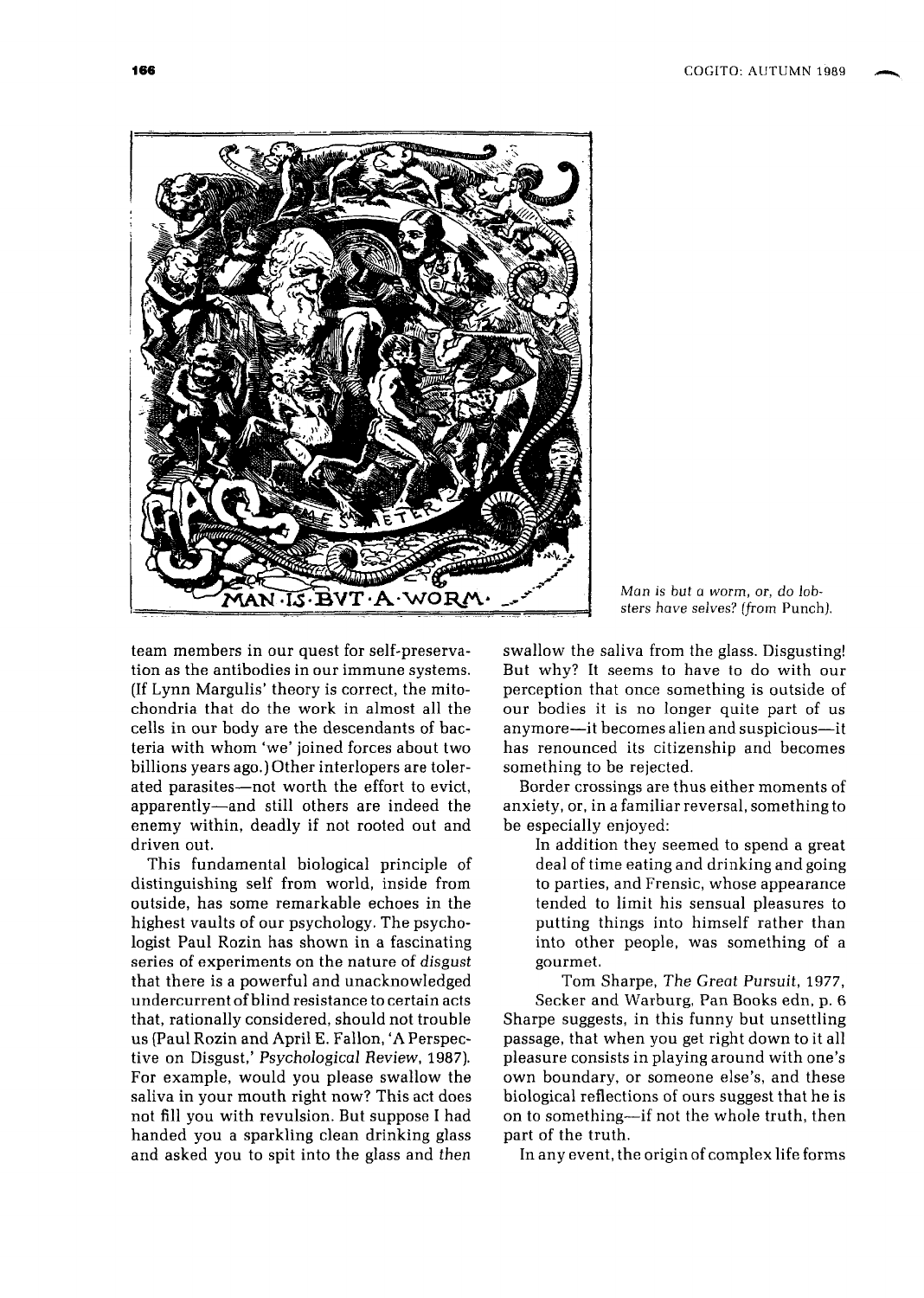on this planet was also the birth of the most primitive sort of self, whatever sort of self is implied by the self-regard that prevents the lobster, when hungry, from eating itself.

Does a lobster have a self? Or, should we say, are there selves that have lobster bodies? This question is obviously the secular descendant of a question that has troubled theologians for several thousand years: do animals have immortal souls? Do insects? I must say that I much prefer the secular version to the religious, and will not make any attempt-except by implication, no doubt-to express my opinions about the existence of souls. Even the most hard-headed materialist/mechanist/scientist, on the other hand, must face the question of how to describe the distinction between the lobster and the rock behind which the lobster crouches-only one of them is designed around the principle of self-regard. So far as *that* property goes, we can make fairly simple robots or automata that also exhibit it, detecting and retreating from dangers, seeking out shelter and striving to renew their energyresources. This is minimal self-hood, but one must start at the beginning.

So a minimal self is not a thing inside a lobster or a lark, and it is not the 'whole lobster' or 'whole lark' either; it is something abstract which amounts just to the existence of an organization which tends to distinguish, control and preserve portions of the world, an organization that thereby creates and maintains boundaries. To a first approximation the principle that draws the boundary is this slogan:

You are what you control and care for.

#### **The self has flexible boundaries**

Every word in this slogan cries out for further refinement, but I prefer to leave it in its simplest form, since the amendments that will already no doubt have occurred to you illustrate my next point. The boundaries of the minimal self are not only permeable, as we have just seen, but flexible as well. The hermit crab finds the discarded shell of another creature and appropriates it as a portable shelter, but by this appropriation that alien shell is moved inside the boundary—just as much as the shell that a snail grows, utilizing materials it likewise finds in its environment, but ingests and then extrudes.

The beaver's dam, by the same token, is so intimately associated with the beaver'sfundamental strategies of survival that it should be included inside the boundary as well, as Richard Dawkins argues-I think conclusively-in *The* Extended Phenotype. One might protest that however loyally the beaver cares for its dam, it doesn't directly control the shape of its dam (in the way that it directly controls the posture of its limbs), but one could also go on to point out that it doesn't control its limbs as directly as it controls the motor nerve firings that innervate its limbs-so should we draw the boundary of minimal selfhood inside its limbs? Surely not.

An even more stunning example is the anthill or termite colony, in which there is a boundary not marked by any membrane or even by unbroken proximity of parts. What is particularly striking about the termite colony is that it is an example of a complex system capable of functioning in what seems to be a thoroughly 'purposeful and integrated' way simply by ha ving *lots* of subsystems doing their own thing without any central supervision. Indeed most systems on earth that appear to have central controllers (and are usefully described as having them) do not. The colony as a whole builds elaborate mounds, gets to know its territory, organizes foraging expeditions, sends out raiding parties against other colonies, and so on. The group cohesion and coordination is so remarkable that hardheaded observers have been led to postulate the existence of a colony's 'group soul' (vide E.N. Marais' *The* Soul of the White Ant, 1937, London, Methuen). Yet in fact all this group wisdom results from nothing other than myriads of individual termites, specialized as several different castes, going about their individual business-influenced by each other, but quite uninfluenced by any master-pian. (Douglas Hofstadter has developed the analogy between mind and ant colony in the 'Prelude ... Ant Fugue' flanking chapter 10 of Gödel Escher *Bach,* 1979, New York, Basic Books, pp. 275-336. The 'distributed control' approach to designing intelligent machines has in fact had a long history in artificial intelligence, going back as far as Selfridge's early 'Pandemonium' model of 1959, and finding recent expression in Marvin Minsky's *The* Society of Mind, 1985, New York, Simon & Schuster).

In every beehive or termite colony there is, to be sure, a Queen Bee or Queen Termite, but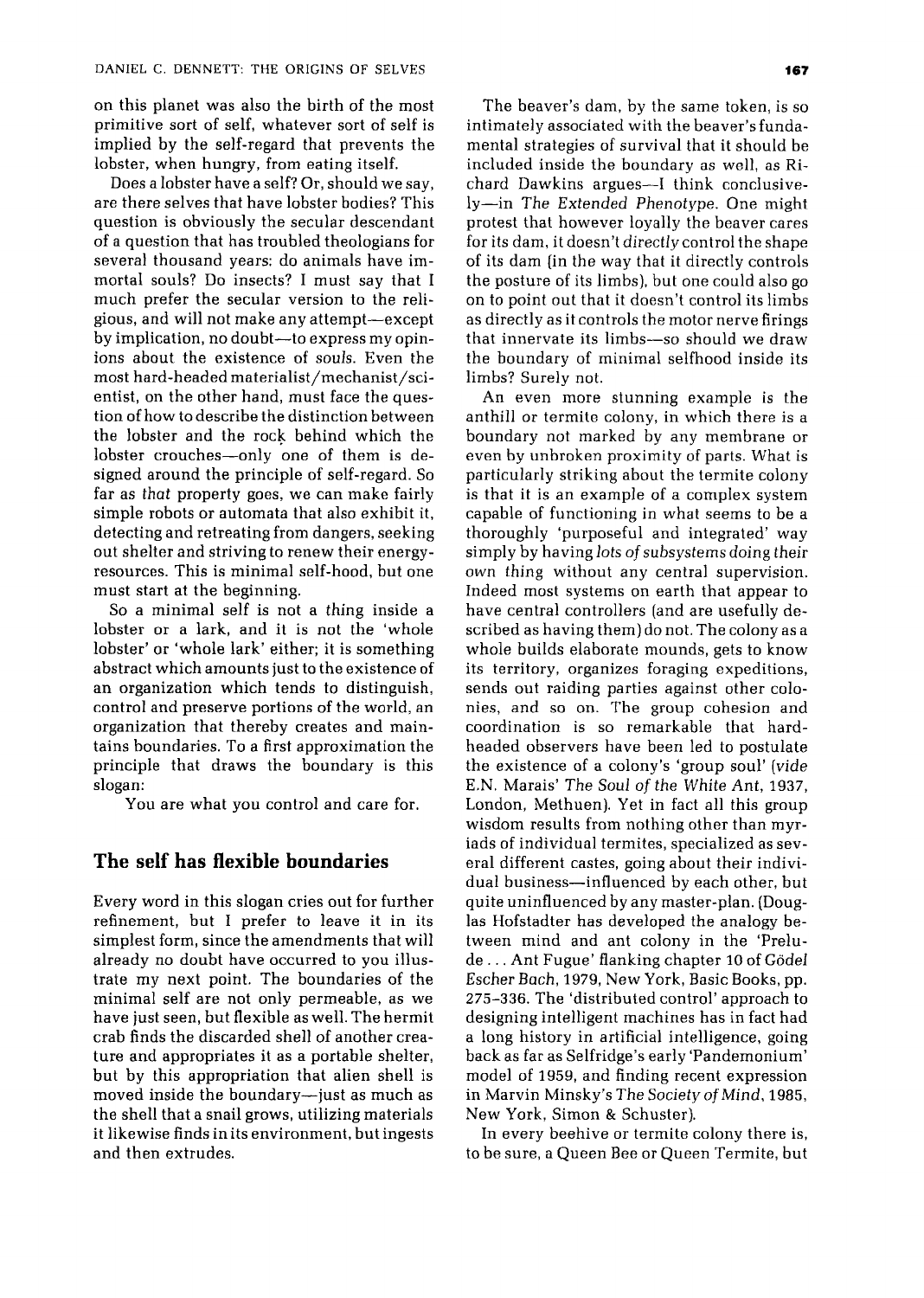these individuals are more patient than agent, more a treasure to be protected than the chief of the protective forces-in fact their name is more fitting today than in earlier ages, for they are much more like Queen Elizabeth <sup>11</sup> than Queen Elizabeth I. There is no Margaret Thatcher bee, no George Bush termite, no Oval Office in the anthill.

But enough about the bees and the birds. What about us? I know that there will be some among you who will be sure I am leading you on a wild goose chase; the sort of self-hood we have been examining, you think, is not at *all* the sort of self-hood that you have; a human being's self is *entirely different* from the sort of implied self of the lobster or the ant-colony. Yes and no. Of course they are different in important ways; the question is, can we build a bridge of evolution or development between them?

First let's look at a similarity, and then a major difference. Do our selves, our nonminimal *selfy* selves, exhibit permeability and flexibility of boundaries? We have noted the hermit crab's shell and the beaver's dam. What of our own clothes, our houses, our automobiles, and the other paraphernalia we strive to control-our 'stuff' as George Carlin calls it? Do we expand our personal boundaries-the boundaries of our *selves-to* enclose any of this? In general, perhaps, no, but there are certainly times when this seems true, psychologically. For instance, some people own cars and drive them, while other people are motorists; the inveterate motorist prefers being a four-wheeled gas-consuming agent to being a two-legged food-consuming agent, and his use of the first-person pronoun betrays this identification:

'I'm not cornering well on rainy days because my tires are getting bald.'

So sometimes we enlarge our boundaries; at other times, in response to perceived challenges real or imaginary, we let our boundaries shrink:

'J didn't do that! That wasn't the real me talking. Yes, the words came out of my mouth, but I refuse to recognize them as my own,'

This shrinking tactic has important moral implications. If you make yourself really small, you can externalize virtually everything. (See the discussion of the moral implications of the 'dimensions of the self' in *Elbow* Room, especially p. 143).

I have reminded you of these familiar speeches to draw out the similarities between our selves and the selves of ants and hermit crabs, but the speeches also draw attention to the most important differences: ants and hermit crabs don't talk. The hermit crab is designed or organized in such a way as to see to it that it acquires a shell; this organization, we might say, implies a shell, and hence, in a very weak sense, tacitly represents the crab as having a shell, but the crab does not in any stronger sense represent itself as having a shell. It doesn't go in for self-representation at all. To whom would it so represent itself and why? It doesn't need to remind *itself* of this aspect of its nature, since its innate design takes care of that problem, and there are no other interested parties in the offing. And the ants, as we have noted, accomplish their communal projects without relying on any explicitly communicated blueprints or edicts.

#### **Our selves are the product of narrative**

We, in contrast, are almost constantly engaged in presenting ourselves to others, and to ourselves, and hence representing ourselves-in language and gesture, external and internal. The most obvious difference in our environment that would explain this difference in our behavior is the behavior itself. Our human environment contains not just food and shelter, enemies to fight or flee and conspecifics with whom to mate, but words, words, words. These words are potent elements of our environment that we readily incorporate, ingesting and extruding them, weaving them like spiderwebs into self-protective strings of narrative. Our fundamental tactic of self-protection, self-control, and self-definition is not building dams or spinning webs, but telling storiesand more particularly concocting and controlling the story we tell others—and ourselves about who we are.

Now we are ready for the strangest idea in my paper, but also, Ithink, the most important: there is a further similarity between the spiders, the beavers, and us. Spiders don't have to think, consciously and deliberately, about how to spin their webs; that is just something that spider brains are designed to get spiders to do. And even beavers, unlike professional human engineers, do not consciously and de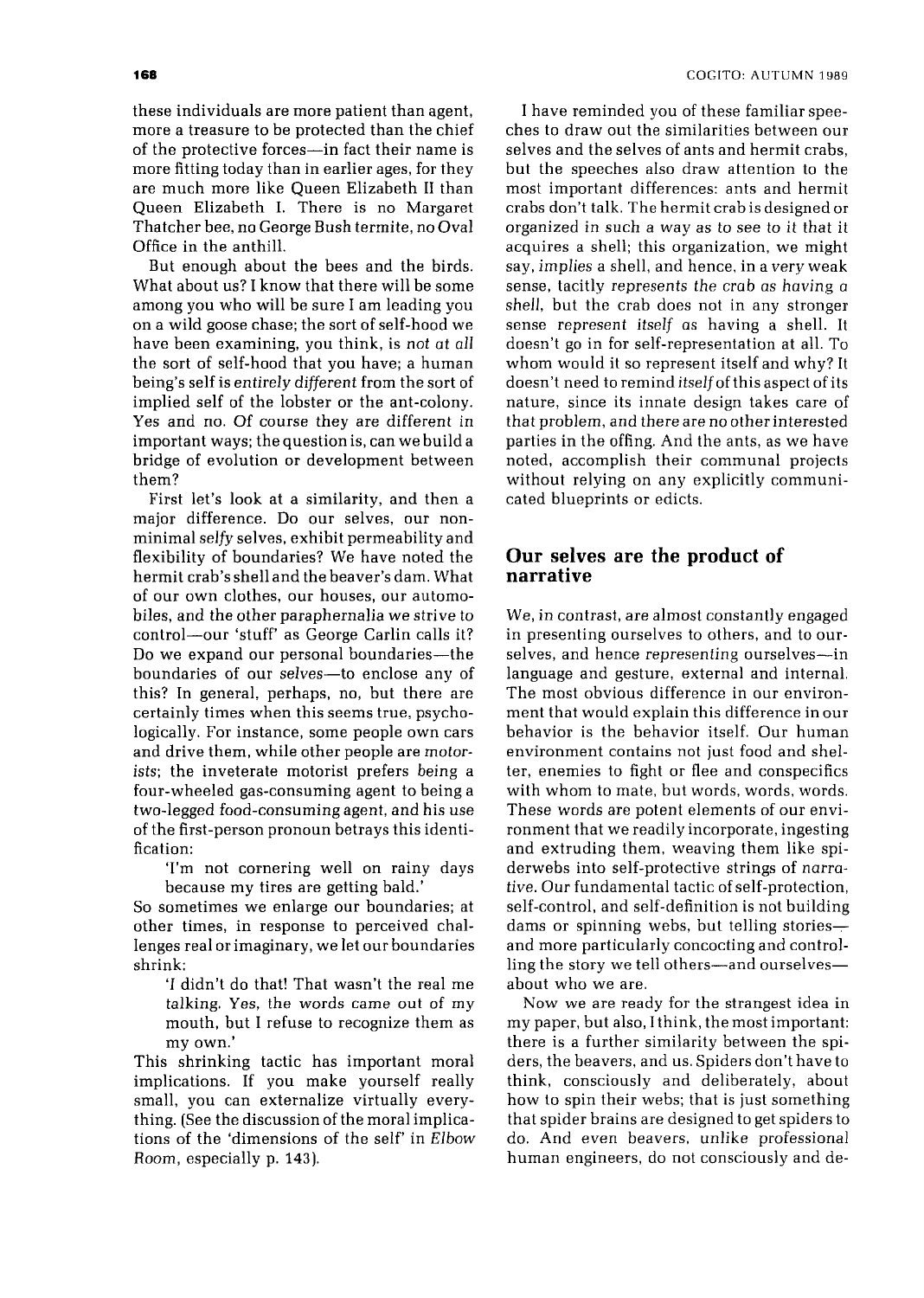liberately plan the structures they build. And finally, *we,* (unlike *professional* human storytellers) do not consciously and deliberately figure out what narratives to tell and how to tell them; like spider webs, our tales are spun by us; our human consciousness, and our narrative selfhood, is their product, not their source.

These strings or streams of narrative issues forth as *if* from a single source—not just in the obvious physical sense of flowing from just one mouth, or one pencil or pen, but in a more subtle sense: their effect on any audience or readers is to encourage them to (try to) posit a unified agent whose words they are, about whom they are: in short, to posit what I call a center *of* narrative *gravity.* (Daniel Dennett, 'Why we are all novelists,' Times Literary *Supplement,* Sept 16-22,1988, alsoto appear as 'The self as the center of narrative gravity,' in F. Kessel, P. Cole and D. Johnson, eds, *Self* and Consciousness: *Multiple* Perspectives, Hillsdale, NJ, Erlbaum, in press). This is yet another abstraction, not a thing in the brain, but still a remarkably robust and almost tangible attractor *of properties,* the 'owner of record' of whatever items and features are lying about unclaimed. Who owns your car? You do. Who owns your clothes? You do. Then who owns your body? You do. When you say

'This is my body',

you certainly aren't taken as saying 'This body owns itself.'

But what can you be saying, then? If what you say is neither a bizarre and pointless tautology (this body is its own owner, or something like that) nor the metaphysically discredited-or at least highly suspect-claim that you are an immaterial soul or ghost puppeteer who owns and operates this body, what else could you mean? 1 think we could see more clearly what

'This is my body'

meant, if we could answer the question: as opposed to what? How about as opposed to this?

'No, it isn't; it's mine, and 1 don't like sharing it!'

If we could see what it would be like for two (or more) selves to vie for control of a single body, we could see better what a single self  $\cdot$ really is. As scientists of the self, we would like to conduct controlled experiments, in which, by varying the initial conditions, we could see just what has to happen, in what order and requiring what resources, for such a talking

self to emerge. Are there conditions under which life goes on but no self emerges? Are there conditions under which more than one self emerges? Of course we cannot ethically conduct such experiments, but, as in other scientific investigations of human phenomena, occasionally nature conducts terrible experiments, from which we can cautiously draw conclusions.

#### **Always one self to one body?**

Such an experiment is multiple personality disorder, in which a *single* human body seems to be shared by several selves, each, typically, with a proper name and an autobiography. Nicholas Humphrey and 1 have been investigating MPD with an eye to answering these questions about the self.

The idea of multiple personality disorder, or MPD, strikes many people as too outlandish and metaphysically bizarre to believe-a 'paranormal' phenomenon to discard along with ESP, close encounters of the third kind and witches on broomsticks. 1suspect that some of these people have made a simple *arithmetical* mistake: they have failed to notice that two or three or seventeen selves per body is really no more *metaphysically* extravagant than one self per body. One is bad enough!

'I just saw a car drive by with five selves in it.

'What?? *The* mind *reels! What kind of metaphysical* nonsense is *this?'*

'Well, there were also five bodies in the car.'

'Oh, *well, why didn't* you say so. Then everything is OK.'

'Or maybe only four bodies, or three-but definitely five selves.'

*'What??!!'*

The principle of 'one to a customer' certainly captures the normal arrangement, but if a body can have one, why not more than one under abnormal conditions?

1 don't at all mean to suggest that there is nothing shocking or deeply puzzling about MPD. It is, in fact, a phenomenon of surpassing strangeness, not, 1think, because it challenges our presuppositions about what is metaphysi*cally* possible, but more because it challenges our presuppositions about what is *humanly* possible, about the limits of human cruelty and depravity on the one hand, and the limits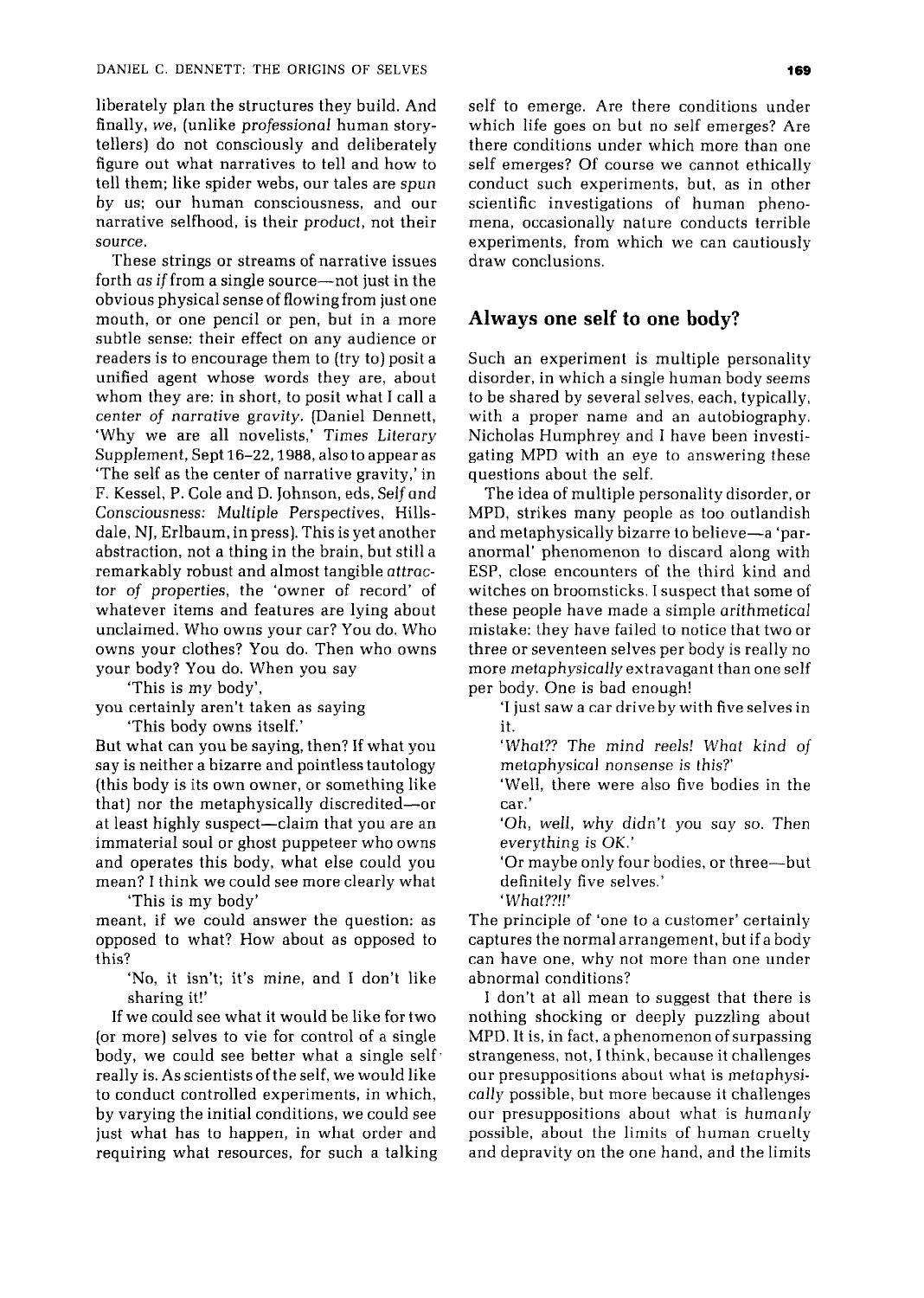

'Me' vs 'the rest of the world.'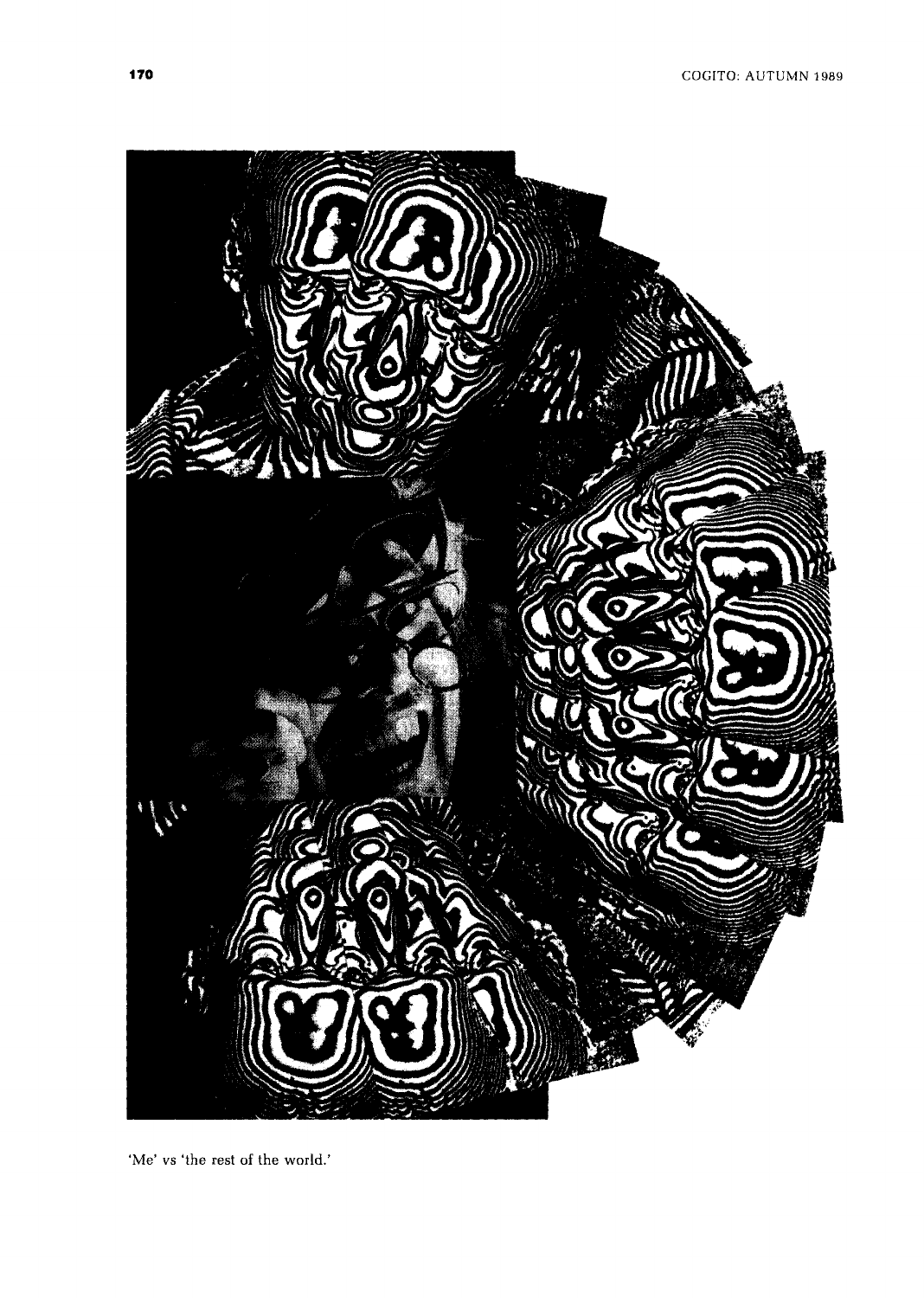of human creativity on the other. For the evidence is now voluminous that there are not a handful or a hundred but thousands of cases of MPD in this country, and it almost invariably owes its existence to prolonged early child abuse, usually sexual, and of sickening severity.

These children have often been kept in such extraordinarily terrifying and confusing circumstances that I am more amazed that they survive psychologically at all, than I am that they manage to preserve themselves by a desperate redrawing of their boundaries. What they do, when confronted with overwhelming conflict and pain, is this: they 'leave'. They create a boundary so that the horror doesn't happen to them; it either happens to no one, or to some other self, better able to sustain its organization under such an onslaught-at least what they *say* they did, as best they recall.

How can this be? What kind of account could we give, ultimately at the biological level, of such a process of splitting? Does there have to have been a single, whole self that somehow fissioned, amoeba-like? How could that be if a self is not a proper physical part of an organism or a brain, but, as I have suggested, an abstraction? The response to the trauma seems so creative, moreover, that one is inclined at first to suppose that it must be the work of some kind of supervisors in there: a supervisory brain program, a central controller, or whatever. But we should remind ourselves of the termite colony, which also seemed at first, to require a central chief executive to accomplish such clever projects. We can perhaps convince ourselves of the possibility-no more than that-of such a creative process by exploring an extended analogy.

### **Do I resemble the USA?**

Consider the United States of America. At one level of description there is surely nothing wrong with personifying the USA and talking about it (rather like the termite colony) as if it had an inner self. The USA has memories, feelings, likes and dislikes, hopes, talents, and so on. It hates Communism, is haunted by the memory of Vietnam, is scientifically creative, socially clumsy, somewhat given to self-rightousness, rather sentimental. But does that mean there is one central agency inside the USA which embodies all those qualities? Of course not. There is, as it happens, a specific area of the country where much of it comes together. But go to Washington and ask to speak to Mr American Self, and you'd find there was nobody home: instead you'd find a lot of different agencies (the Defense Department, the Treasury, the courts, the Library of Congress, the National Science Foundation, etc) operating in relative independence of each other.

To be sure, there is no such thing as Mr American Self, but as a matter of fact there is in every country on earth a Head of State: a President, Queen, Chancellor, or some other figurehead. The Head of State may actually be non-executive; certainly he does not himself enact all the subsidiary roles (the US President does not bear arms, sit in the courts, play baseball, or travel to the Moon ...). But nevertheless he is expected at the very least to take an active interest in all these national pursuits. The President is meant to appreciate better than anyone the 'State of the Union'. He is meant to represent different parts of the nation to each other, and to inculcate a common value system. Moreover-and this is most important-he is the 'spokesman' when it comes to dealing with other nation states. Other individuals-diplomats and press secretaries--may deliver the actual utterances. but these acts are understood to be relaying his speech acts to the world.

That is not to say that a nation, lacking such a figurehead, would cease to function day-today. But it is to say that in the longer term it may function much better if it does have one. Indeed a good case can be made that nations, unlike termite colonies, require this kind of figurehead as a condition of their political survival-especially given the complexity of international affairs.

The drift of this analogy is obvious. In short, a human being too may need an inner figurehead-especially given the complexities of human social life. If this is accepted (as I think it should be), we can turn to the vexed question of how such a figurehead could be developed or established in the first place. Here the Head of State analogy may seem at first less helpful. For one thing. in the USA at least, the President is democratically elected by the population. For another. the candidates for the presidency are pre-formed entities. already waiting in the wings.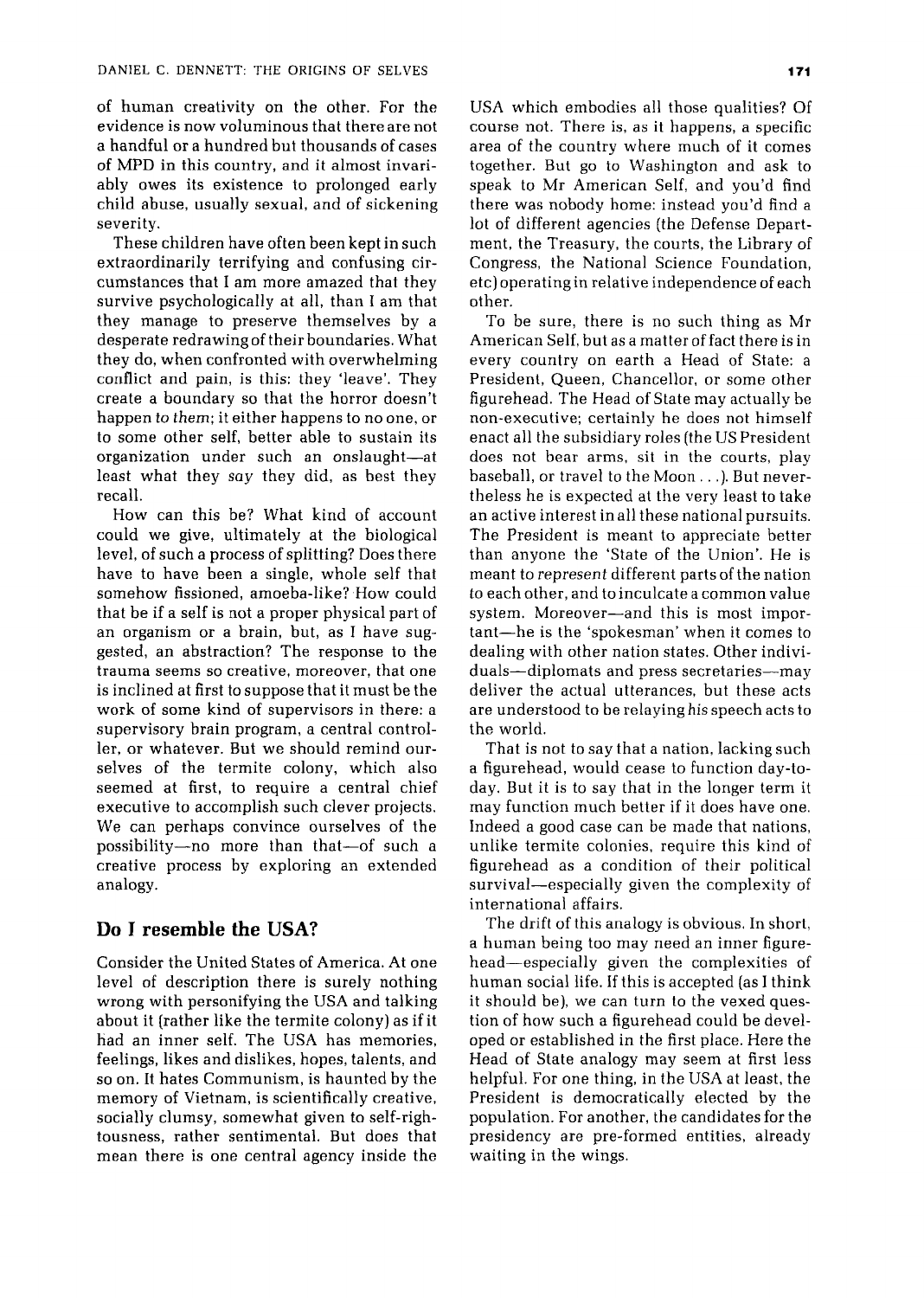Yet is this really so? It could equally be argued that the presidential candidates, rather than being pre-formed, are actually brought into being--through a narrative dialectical process-by the very population to which they offer their services as president. Thus the population (or the news media) first tryout various fictive versions of what they think their 'ideal president' should be, and then the candidates adapt themselves as best they can to fill the bill. To the extent that there is much more than one dominant fiction about 'what it means to be American', different candidates mold themselves in different ways. But in the end only one can be elected-and he will of course claim to speak for the whole nation.

In very much a parallel way, Humphrey and I suggest, a human being first creates-unconsciously (the way a spider creates a web)-one or more ideal fictive-selves and then elects the best supported of these into office as her Head of Mind. A significant difference in the human case, however, is that there is likely to be considerably more outside influence. Parents, friends, and even enemies may all contribute to the image of 'what it means to be me', as well as-and maybe over and above-the internal news media. In a Multiple Personality case, Daddy, for example, might lean on the growing child to impose an invasive fictive-style.

Thus a human being does not start out as single or as multiple-she starts out without any Head of Mind at all. She is poised to fend for herself-just as the lobster or beaver is--but she does not yet have an organization crystallized around one or more centers of narrative gravity. In the normal course of development, she slowly gets acquainted with the various possibilities of selfhood that 'make sense'-partly through her own observation, partly through outside influence. In most cases a majority view emerges, strongly favouring one version of 'the real me', and it is that version which is installed as her elected Head of Mind. But in some cases the competing fictive-selves are so equally balanced, or different constituencies within her are so unwilling to accept the result of the election, that constitutional chaos reigns-and there are snap elections (or coups d'etat) all the time.

I think that a model inspired by (underlying, rendering honest) this analogy can account for symptomatology of MPD: the memory blackspots, differences in style, and so forth. Certainly the analogy provides a wealth of detail suggesting so. Once in office a new Head of State typically downplays certain 'unfortunate' aspects of his nation's history (especially those associated with the rival Head of State who immediately preceded him). Moreover he himself, by standing for particular national values, affects the course of future history by encouraging the expression of those values by the population (and so, by a kind of feedback, confirming his own role).

I am still talking in metaphors, however. What translations into the terms of current cognitive science could we formulate? First, what sense can be given to the notion of a 'Head of Mind'? The analogy with a spokesman may not be far off the literal truth. The language-producing systems of the brain have to get their instructions from somewhere, and the very demands of pragmatics and grammar would conspire to confer something like Head of Mind authority on whatever subsystem currently controls their input. E.M. Forster once remarked:

'How can I tell what Ithink until I see what I say?'

The four 'T''sin this sentence are meant to refer to the same thing. But this grammatical tradition may depend-and always have depended-on the fact that the thought expressed in Forster's question is quite literally self-confirming: what 'I' (my self) thinks is what 'I' (my language apparatus) says.

There can, *however,* be no guarantee that either the speaker or anyone else who hears him over an extended period will settle on there being just a single 'I'. Suppose, at different times, different subsystems within the brain produce 'clusters' of speech that simply cannot easily be interpreted as the output of a single self. Then—as a Bible scholar may discover when working on the authorship of what is putatively a single-authored text-it may turn out that the clusters make *best* sense when attributed to different selves.

Another central feature of MPD is selective amnesia, which is the chief difference between the plight of the MPD sufferer and the rest of us (who have our various personae in the various roles we play day to day). MPD sufferers typically have no memory at all for the events that occur during regimes when they are out of power. To those who have even a passing knowledge of computer information processing, the idea of mutually inaccessible 'directories' of stored information will already